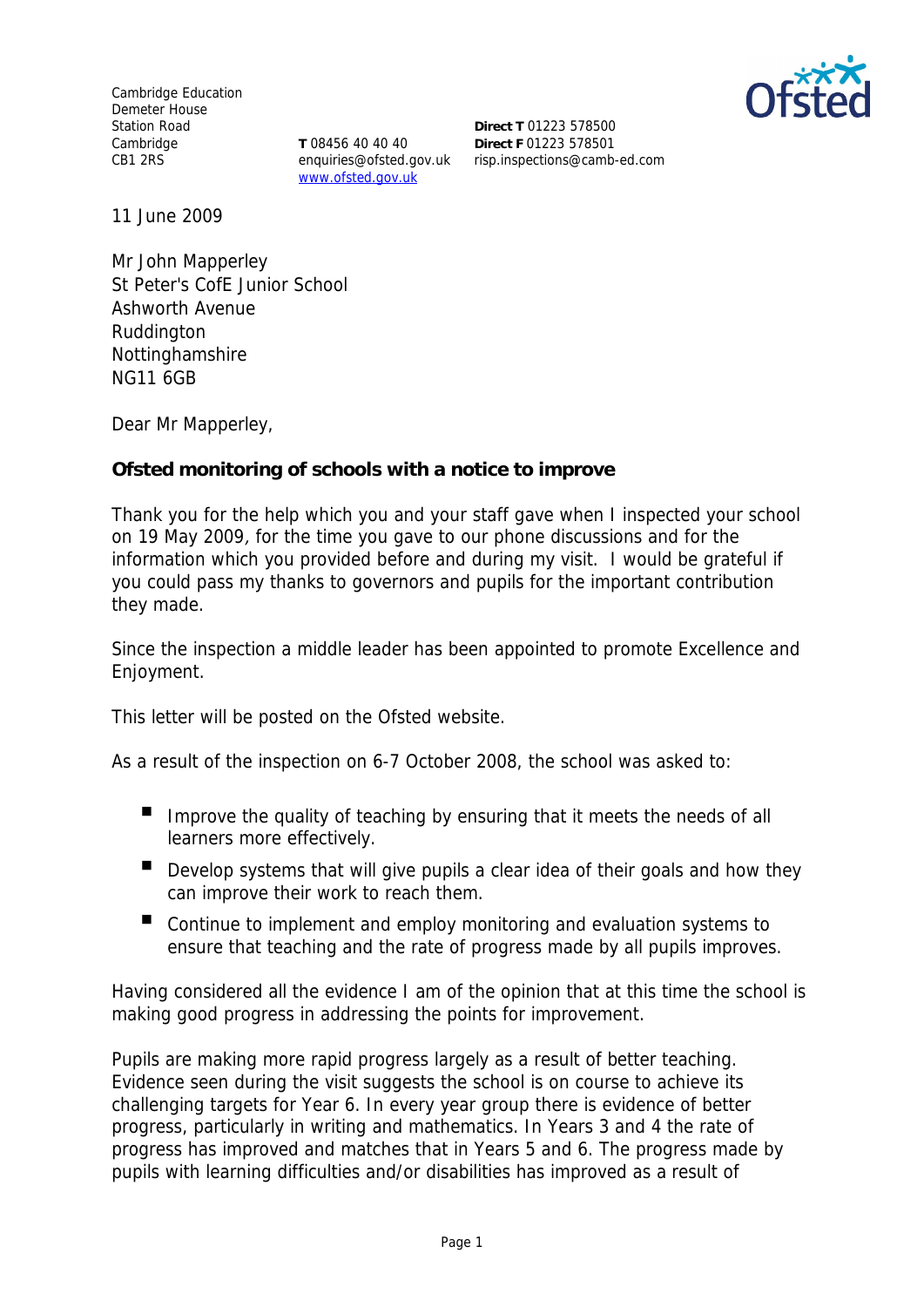

carefully targeted one to one support. Improvements to the curriculum, such as the involvement of pupils in creating characters to promote healthy lifestyles, are increasing pupils' enjoyment of school.

Inadequate teaching has been eradicated and a greater proportion of teaching is good or better. Teachers are much more routinely assessing pupils, spotting the gaps in learning and adjusting plans to meet the needs of pupils more effectively. Planning consistently shows teachers are designing lessons that more fully meet the needs of the full ability range. Lessons usually start and finish with all pupils being taught together, but during the middle part of lessons pupils usually work on tasks designed for three ability groups. Good pace is maintained because teachers set timed targets and regularly review progress to ensure pupils are clear about what is required. Pupils often have the opportunity to work with partners so they can be actively involved and can give considered responses to teachers' questions. Occasionally, there is a lack of flexibility in the organisation of lessons that prevents pupils from choosing more challenging work.

Across the school pupils consistently know their targets and usually know to achieve them. The school is reinforcing this through its reward system. The school is particularly good at giving praise for the progress made by the lower attaining pupils. Central to the progress the school has made in using targets has been the improvements made to the regular assessment of pupils' progress. The school uses more formal testing, together with teacher assessments, to ensure it has an accurate view of pupils' progress. This results in pupils generally having challenging half-termly targets. Additional support is provided through teaching assistants for pupils who are not reaching their age-related expectations. Pupils have regular opportunities to review each other's work and to indicate the extent they feel confident about their learning. Although some inconsistencies in marking remain, teachers' comments usually highlight where improvements are needed.

Monitoring and evaluation has improved. Assessment information is the focus of regular meetings at which all teachers are held to account for the progress pupils make. The senior leadership team regularly observe lessons and scrutinise pupils' work. Judgements made about the quality of provision are accurate and teachers work very hard in responding to the perceptive feedback they are given. Governors are much more actively involved in monitoring the work of the school. This rigorous monitoring is ensuring more consistent teaching and better pupils' progress. The school has identified the priorities that can lead to further improvement. The curriculum is being developed so that different subjects can contribute more to the development of important skills, such as writing. The school is beginning to use the information it has about pupils' progress to analyse the achievement of different groups.